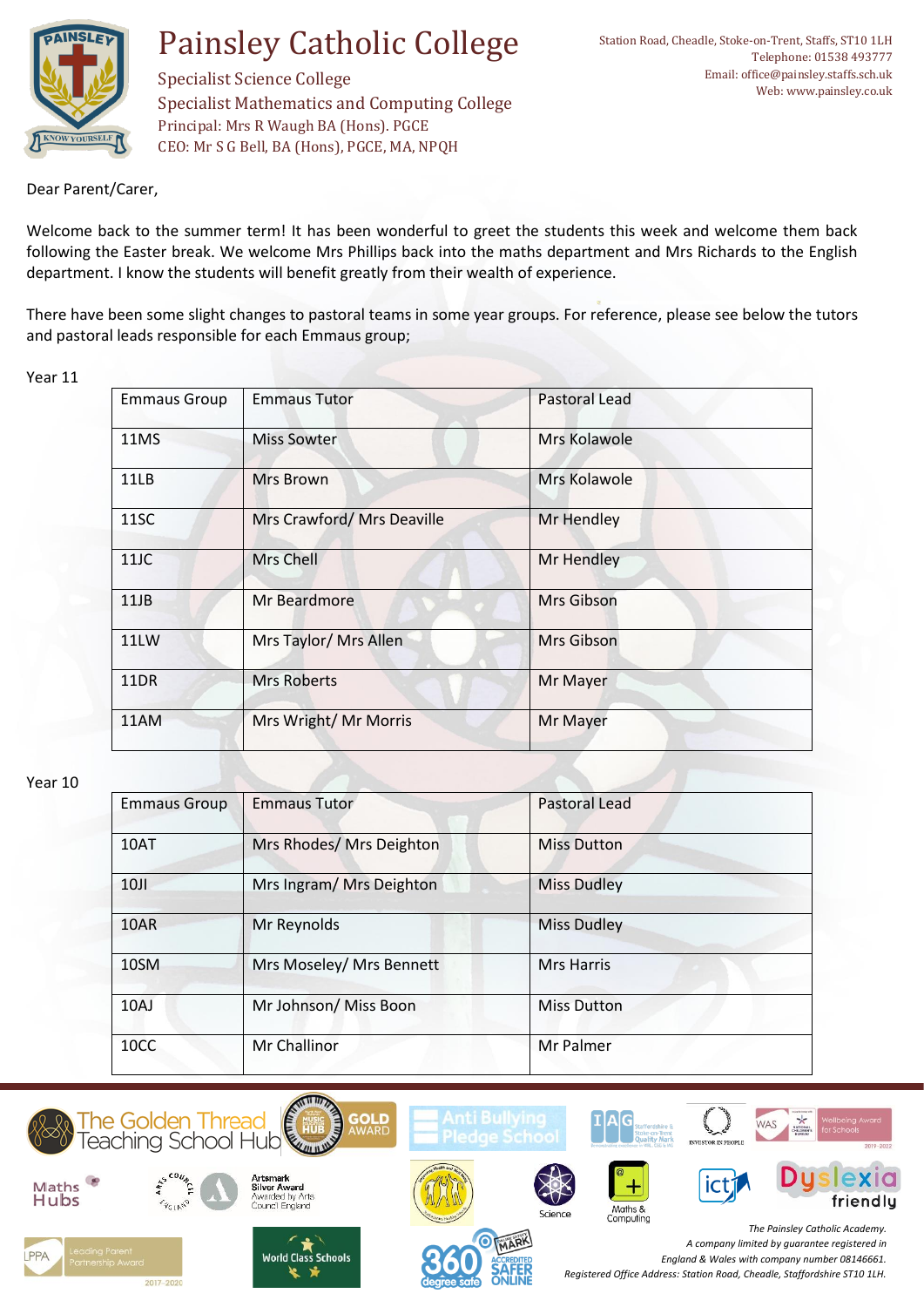

Specialist Science College Specialist Mathematics and Computing College Principal: Mrs R Waugh BA (Hons). PGCE CEO: Mr S G Bell, BA (Hons), PGCE, MA, NPQH

| $0.001$ and $0.0001$ and $0.000$ and $0.000$ and $0.000$ and $0.000$ and $0.000$ and $0.000$ and $0.000$ and $0.000$ and $0.000$ and $0.000$ and $0.000$ and $0.000$ and $0.000$ and $0.000$ and $0.000$ and $0.000$ and $0.0$ |                            |            |
|--------------------------------------------------------------------------------------------------------------------------------------------------------------------------------------------------------------------------------|----------------------------|------------|
| 10MK                                                                                                                                                                                                                           | Mrs Kavanagh/ Miss Bennett | Mr Palmer  |
| 10DR                                                                                                                                                                                                                           | Mr Reed/ Miss Bennett      | Mrs Harris |

#### Year 9

| <b>Emmaus Group</b> | <b>Emmaus Tutor</b>    | Pastoral Lead       |
|---------------------|------------------------|---------------------|
| 9ND                 | Mrs Dubois/ Mr Edwards | Mr Alcock           |
| 9HG                 | Mrs Gillespie          | Mr Alcock           |
| 9JP                 | Mrs Potts/ Miss Young  | Mr Bullock          |
| 9EB                 | <b>Miss Bancroft</b>   | Mr Bullock          |
| 9CM                 | <b>Miss Micallef</b>   | Mr Allen            |
| 9MH                 | <b>Miss Harris</b>     | Mr Allen            |
| 9CR                 | <b>Mrs Rowley</b>      | <b>Mrs E Davies</b> |
| 9AB                 | Mr Stubbs              | Mrs E Davies        |

### Year 8

| <b>Emmaus Group</b> | <b>Emmaus Tutor</b>          | <b>Pastoral Lead</b> |
|---------------------|------------------------------|----------------------|
| 8CJ                 | Miss Jones/ Miss Swinson     | <b>Miss Hickey</b>   |
| 8LK                 | Mrs Kettrick/ Mrs Long       | Miss Hickey          |
| 8AM                 | Ms Mertz/ Mrs J Roberts      | Mr Horleston-Wilkes  |
| 8KB                 | <b>Miss Bradley</b>          | Mr Bradbury          |
| 8JS                 | Mr Shufflebotham             | Mr Horleston-Wilkes  |
| 8LS                 | Mrs Stanway/ Mr Watson       | Mr Waugh             |
| 8AP                 | Mr Pate/ Mrs Richards        | Mr Waugh             |
| 8IB                 | Mr Bostock/ Miss Brassington | Mr Bradbury          |

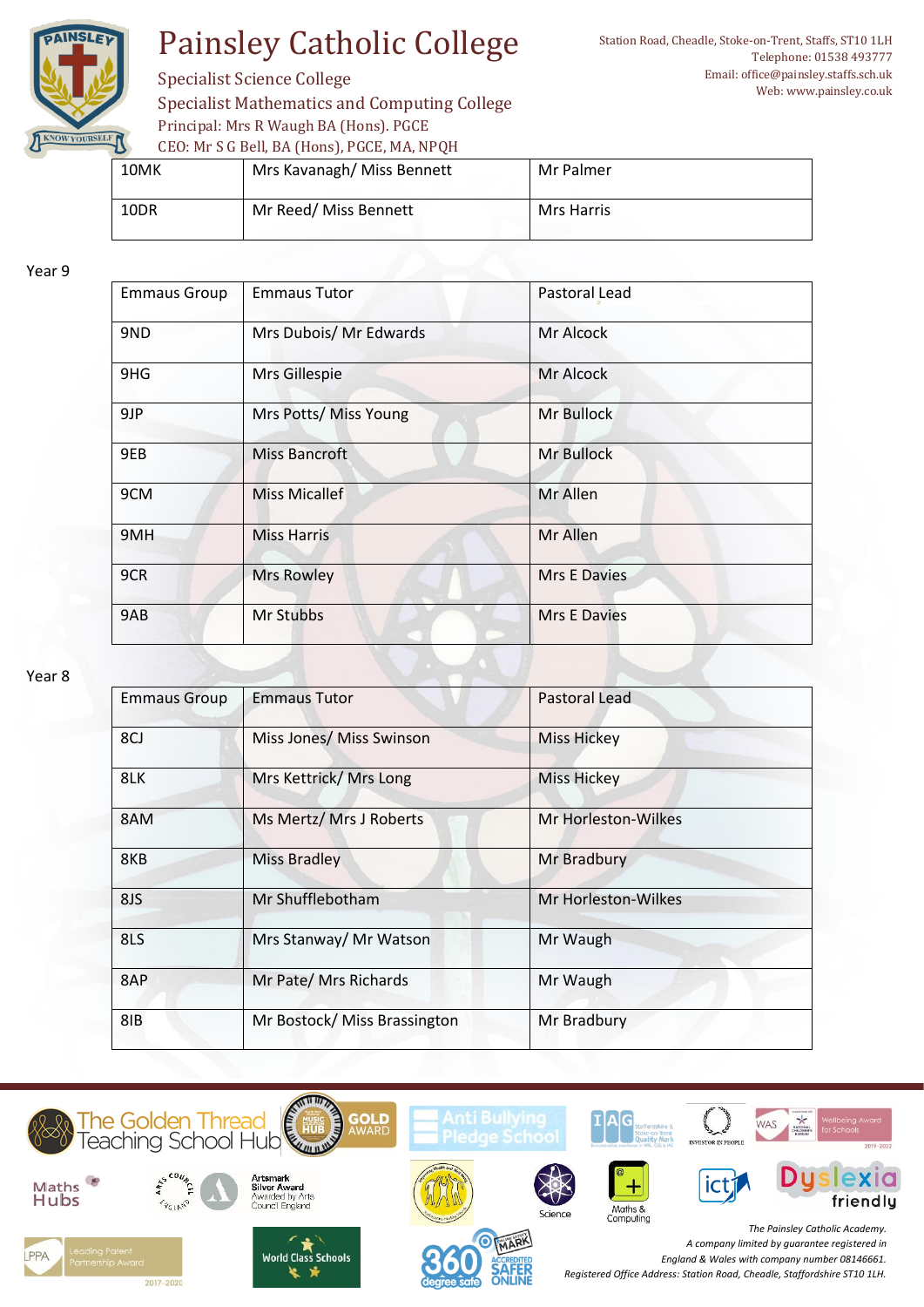

Station Road, Cheadle, Stoke-on-Trent, Staffs, ST10 1LH Telephone: 01538 493777 Email: office@painsley.staffs.sch.uk Web: www.painsley.co.uk

Specialist Science College Specialist Mathematics and Computing College Principal: Mrs R Waugh BA (Hons). PGCE CEO: Mr S G Bell, BA (Hons), PGCE, MA, NPQH

## Year 7

| <b>Emmaus Group</b> | <b>Emmaus Tutor</b>         | Pastoral Lead     |
|---------------------|-----------------------------|-------------------|
| 7LB                 | Mr Boswell                  | Mr McCusker       |
| 7LC                 | Mrs Histead/ Mrs Taylor     | Mr McCusker       |
| 7RR                 | <b>Miss Rowlands</b>        | Mr McCusker       |
| 7RP                 | Mrs Lowe                    | <b>Mrs Taylor</b> |
| 7MN                 | <b>Miss Nicholson</b>       | Mr McCusker       |
| 7JL                 | <b>Mrs Phillips</b>         | <b>Miss Jones</b> |
| 7SH                 | Mr Handley                  | <b>Mr Morris</b>  |
| 7BB                 | Miss Blackburn/ Mrs Parsons | Mr McCusker       |

Please find below the extra-curricular opportunities for the summer term. I encourage all students to take advantage of as many opportunities as possible inside of lesson time and beyond:

| Week A and B   | <b>LUNCH</b>                         | 3:30-4.30                             |
|----------------|--------------------------------------|---------------------------------------|
|                | Year 7 & 8 Science club (L6)         | Cheerleading                          |
| <b>MONDAY</b>  | Perudo club (C13)                    | Tennis - all years                    |
|                | Saxophone ensemble (A9)              | SEND homework (invitation only)       |
|                | Art wellbeing club (C6)              |                                       |
|                | History club: 12:45 - 1:15 (B6)      | Year 9 & 10 boys' cricket trials      |
| <b>TUESDAY</b> | Flute group (junior and senior) (A9) | Concert band: 3:30 - 5:00pm (hall)    |
|                | Perudo/Chess club (C13)              |                                       |
|                | SEND nurture Group (Invitation only) |                                       |
|                | Music theory (A9)                    |                                       |
|                | Athletics (throws) (all year groups) |                                       |
|                | Year 8 & 9 basketball (sports hall)  | Year 9 & 10 rounders (boys and girls) |
| WEDNESDAY      | Geography club 12:45 - 1:15 (B13)    | Year 7 & 8 rounders (boys and girls)  |
|                | Perudo/Chess club (C13)              | SEND homework (invitation only)       |
|                | Languages club (ML2)                 |                                       |
|                | Year 10 Business and Economics Club  |                                       |
|                | (B4)                                 |                                       |
|                | Eco-schools: 12:30 (P2) (Week A      |                                       |
|                | only)                                |                                       |